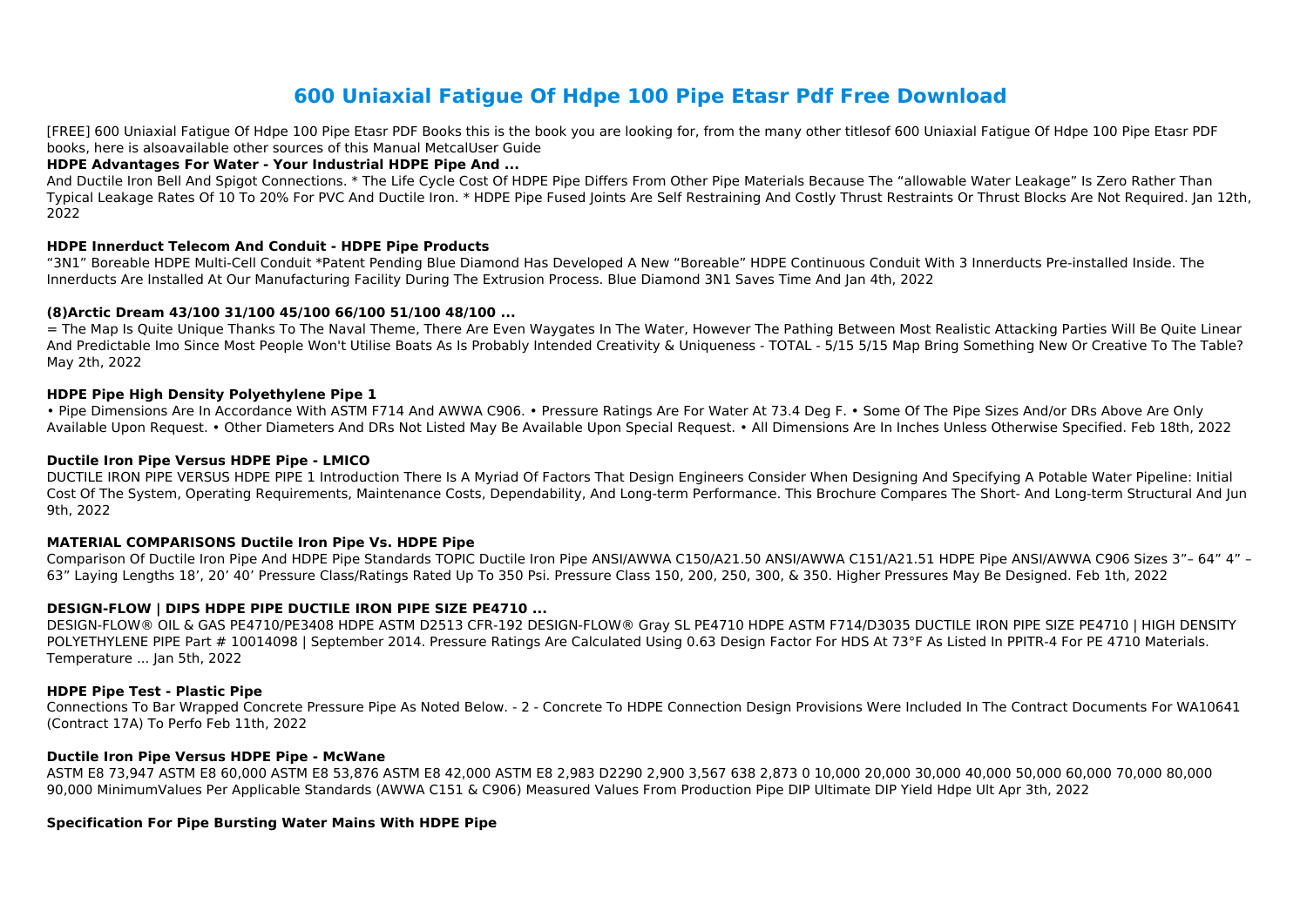ASTM D1248, Designation PE3408, ASTM D3350 Cell Classification PE345444C, And Will Meet The Requirements Of AWWA C901 And C906. HDPE Pipe Will Meet The Minimum Stability Requirements Of ASTM D3350. Pipe Will Apr 17th, 2022

### **HDPE CORRUGATED PLASTIC PIPE - Pacific Corrugated Pipe …**

StormTite™, Our 10.8 Psi Bell And Spigot Joint System Has Been Certified By Independent Third Party Laboratories To Meet "watertight" Requirements Defined In AASHTO M-294 And All Applicable ASTM Specifications Including ASTM-3212. Feb 17th, 2022

# **PIPA HDPE | FITTING HDPE | MESIN BUTT FUSION - PIPA …**

SNI 06 - 4829 - 2005 1 ISO 4427.96 S. 100 100 100 100 100 6 10 50, 100 6 12 50 \* 6 12 50 \* 6 12 6 12 6 12 6, 12 6, 12 6, 12 6, 12 6, 12 MRS SDR SDR = Standard Dimension Ratio(2S+1) = Tebal Pipa PE 100 = MRS 100 PE 80 = MRS 80 = Kekuatan Dinding Pipa & Daya Tahan Terhadap Peru Jan 5th, 2022

PE Pipe With Each Other Or With Various Types Of Fittings. Flange Connection Ends Provide A Superior Solution Where The Pipes Can Be Easily Jointed With Nuts & Bolts And Then Dismantled And Moved To The Next Location After Project Completion. Sangir Provides Flange Feb 7th, 2022

#### **HDPE Pipes Fittings - PPH Pipes, Kynar PVDF Pipes, HDPE ...**

-10° To +240° F (23° To +116° C). Input Accuracy Is In The Range Of +/-1% Of Span. Others May Be Supported By Entering Custom Non-linear Curve Interpolation Points For Each Unique Non-linear Input. 0 To 10 Volt; Accuracy Is +/- 2% Of Span, Without User Calibration; Uses An External Resistor For Current Input Jan 6th, 2022

#### **100 100 100 100 100 200 200 200 200 200 400 400 400 400 ...**

Inseparable, "like Peas And Carrots." Question Answer Done! Home. Separable Integrands 100 What Is Forrest Gump? Question Answer Done! Home. Separable Integrands 200 The Double Integral: Z 1 0 Z 1 0 X2y + 1dydx Is Equal To This Real Number. Question Answer Done! Home. Separable Integrands 200 … Jun 15th, 2022

# **74-4067 B WEB-600 MODELS: WEB-600, WEB-600-O, WEB …**

#### **600-GD & 600-GDL 600 SERIES GAS DETECTOR**

Copyright © BEP Marine Limited, All Rights Reserved INST-600-GD-V5 29/11/07 Page 4 4 Features The 600-GD May 12th, 2022

#### **Pipe And Tube - Steel Pipe Fittings - Hebei Renlong Pipe ...**

STAINLESS STEEL TUBE Welded Austenitic Stainless Steel Tube For Boiler, Heat-Exchanger, General Service & Food-Industrial Tubing ASTM A249, A269, A270, J Apr 4th, 2022

#### **Pipe Rollers Pipe Supports From Pipe Hanger Catalog**

Size Range: 2" (65mm)thru 24" (600mm)pipe Material: Cast Iron Roller And Steel Axle/hanger (Non-metallic Polyurethane Rollers Are Available) Function: For Supporting Pipe Where Movement May Occur Due To Thermal Expansion. Approvals: Conforms To Federal Specification WW-H-171E & A-A-1192A, Type 44, 1" (25mm)thru 20" (500mm), And Manufa Feb 19th, 2022

#### **C900 PRESSURE PIPE • SEWER PIPE • IPS PRESSURE PIPE • …**

Of The ANSI/AWWA C900 Standard Specification For Polyvinyl Chloride Water Distribution Pipe. The Integral Bell Joint System Meets The Requirements Of ASTM D3139 And Utilizes An Elastomeric Seal Meeting The Specification Defined In ASTM F477. Northern Pipe Products ANSI/AWWA C900 Pressure Pipe For … Mar 9th, 2022

#### **PIPE / PIPE THREAD DIMENSIONS Nominal Pipe Sizes Do Not ...**

Column 1 Or 2 Of Chart. The Dimension In Column 3 Will Be Your Nominal Pipe Thread Size. Female Threads: Measure Top Diameter Of Thread At "B"; Find Figure Nearest This Dimension In Column 1 Or 2 Of Chart. The Dim May 9th, 2022

#### **Pipe & Cable Part 3 Pipe Supports - Pipe And Cable**

FOR STEEL PIPE PART NO. FM125-021 FM125-027 FM 125-034 FM125-043 FM125-048 FM 125-060 FM125-076 FM125-089 FM125'115 FM125-140 FM125-168 FM125-220 FM125-273 FM125-324 FM125-355 FM125408 FM125457 PIPE DIA. 20nb 25nb 32nb 40nb 50nb 65nb 80nb 1 OOnb 125nb 150nb 200nb 250nb 300nb .350nb 400nb 450nb D 27 34 60 76 89 115 168 220 273 324 355 408 457 91 98 Mar 11th, 2022